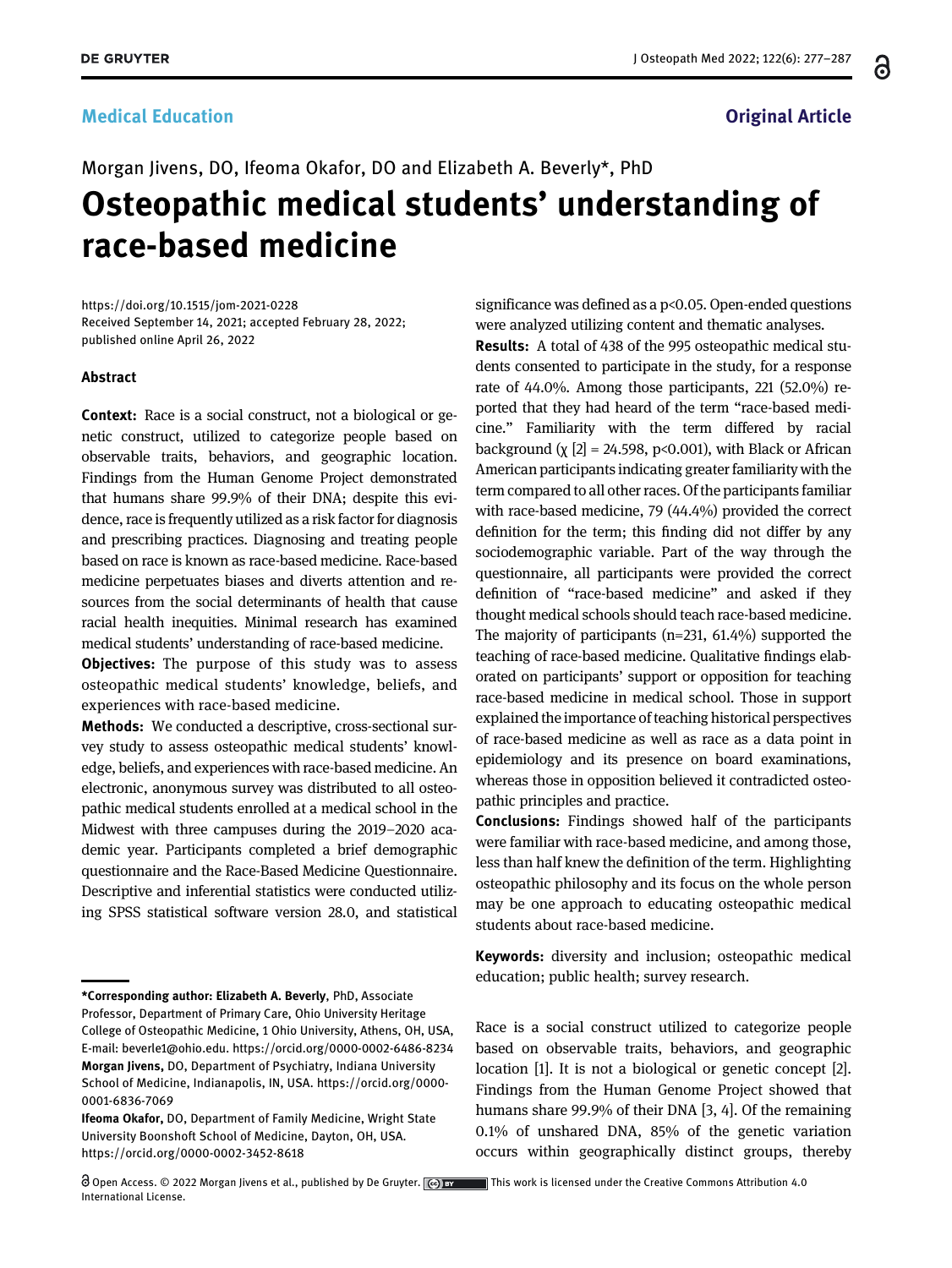demonstrating that there is no genetic basis for race [[3](#page-9-2)]. While race is not biological or genetic, it is a construct that may identify populations at increased risk for structural racism, which contributes to social inequalities, health inequities, and increased risk for adverse disease outcomes [\[5\]](#page-9-4).

Despite this DNA evidence, race continues to be utilized as a biological or genetic category [\[2\]](#page-9-0). In medicine, race is frequently utilized as risk factor for diagnosis and prescribing practices [\[6\]](#page-9-5). The practice of diagnosing and treating people based on race is known as "race-based medicine." [\[7\]](#page-9-6) In medical education, students are often taught to associate specific diseases with race, such as sickle cell disease with Black people [[8](#page-9-7), [9](#page-9-8)]. A perspective piece written in 2020 by Nieblas-Bedolla and colleagues [[10\]](#page-9-9) observed that medical students were rewarded for connecting race to a diagnosis without having to utilize other details in the questions on the licensure examinations. Tsai and colleagues [[11\]](#page-9-10) reviewed the slides of 350 preclinical lectures created by faculty at an allopathic medical school and found that race was mentioned on 102 slides. Further review of thelecture slides revealed that 96.0% of the references to race portrayed it as an explicit or implied biological difference as compared to 4.0% of the lecture slides addressing the social and structural causes for race-based associations [\[11](#page-9-10)]. Finally, a study in 2021 by Amutah et al. [\[12](#page-9-11)] examined 880 lectures from a preclinical curriculum of an allopathic medical school and observed five domains in which race was misrepresented: (1) semantics, (2) prevalence without context, (3) race-based diagnostic bias, (4) pathologizing race, and (5) race-based clinical guidelines. The review of these preclinical lectures by Tsai and colleagues [\[11](#page-9-10)] and Amutah and colleagues [\[12\]](#page-9-11) demonstrated that race is misrepresented in medical education at these institutions, which may reinforce the belief that there are race-based biological or genetic differences.

The problem with medical education teaching students to apply race as a biological category or genetic risk factor is the propagation of race-based medicine. To our knowledge, no research has examined medical students' understanding of race-based medicine. Thus, the purpose of this research was to assess medical students' knowledge, beliefs, and experiences with race-based medicine. Findings from this study may identify areas for curricular reform to work toward dismantling racial bias in medical education.

## Methods

This descriptive, cross-sectional study explored osteopathic medical students' knowledge, beliefs, and experiences with race-based medicine. The Ohio University Office of Research Compliance approved the protocol (19-E-323) and all recruitment procedures and materials.

#### **Participants**

An anonymous electronic survey was distributed to all osteopathic medical students enrolled at a medical school in the Midwest with three campuses (Campuses A, B, and C) during the 2019–2020 academic year. The email invitation was sent by the study investigator (MJ) via school-maintained class listservs. All osteopathic medical students enrolled during the 2019–2020 academic year were eligible to participate in the study; there were no exclusion criteria. The survey opened on February 26, 2020 and closed on May 27, 2020. Two reminder emails were sent on April 1, 2020 and May 20, 2020. Participation in the study was completely voluntary.

#### Measures

Participants completed a short demographic form asking participants to report their age, self-identified gender (i.e., woman, man, prefer to self-describe, prefer not to answer) self-identified race, year in medical school, medical school campus, and intention to pursue a career in primary care. The race categories listed on the demographic form followed the Racial and Ethnic Categories and Definitions for National Institutes of Health (NIH) Diversity Programs and for Other Reporting Purposes (i.e., American Indian/Alaskan Native, Asian, Black/African American, Hispanic/Latinx, Native Hawaiian/Pacific Islander, White, and another race not listed) [\[13](#page-9-12)]. The reason we collected selfidentified race in this study was to examine potential differences in knowledge, beliefs, and experiences with race-based medicine. We propose that racial differences may indicate a source of structural racism in the curriculum that can be assessed in future research.

Next, participants completed the Race-Based Medicine Questionnaire. Created for the present study, the Race-Based Medicine Questionnaire consisted of eight close-ended questions and four openended questions exploring students' knowledge of race-based medicine, experiences with race-based medicine in the classroom, and beliefs about the application of race-based medicine [\(Table 1](#page-2-0)). Two osteopathic physicians (MJ, IO), and a researcher who is an expert in behavioral medicine and qualitative methods (EAB), developed the questions. To establish face and content validity, the researcher team reviewed and rated each question to determine whether it was necessary, useful, and relevant to be included in the questionnaire. Next, the questionnaire was piloted by MJ, IO, and EAB on February 26, 2020 with a subset of participants (n=22) to identify any weak or irrelevant questions; no questions were removed after the pilot test. The research team did not conduct reliability and validity testing because no specific constructs (e.g., implicit bias, racism, curriculum satisfaction) were measured with this questionnaire. Rather, the questionnaire explored knowledge via: open-ended questions; prior experiences with race-based medicine during their undergraduate, graduate, or clinical education; and personal beliefs about the use of race-based medicine in education and medicine.

#### Data collection

Participants completed the demographic form and Race-Based Medicine Questionnaire via the online questionnaire service Qualtrics (Provo, UT). All participants provided online informed consent. To consent, participants clicked a radio button indicating "Yes, I consent to participate in this study. I may withdraw my participation at any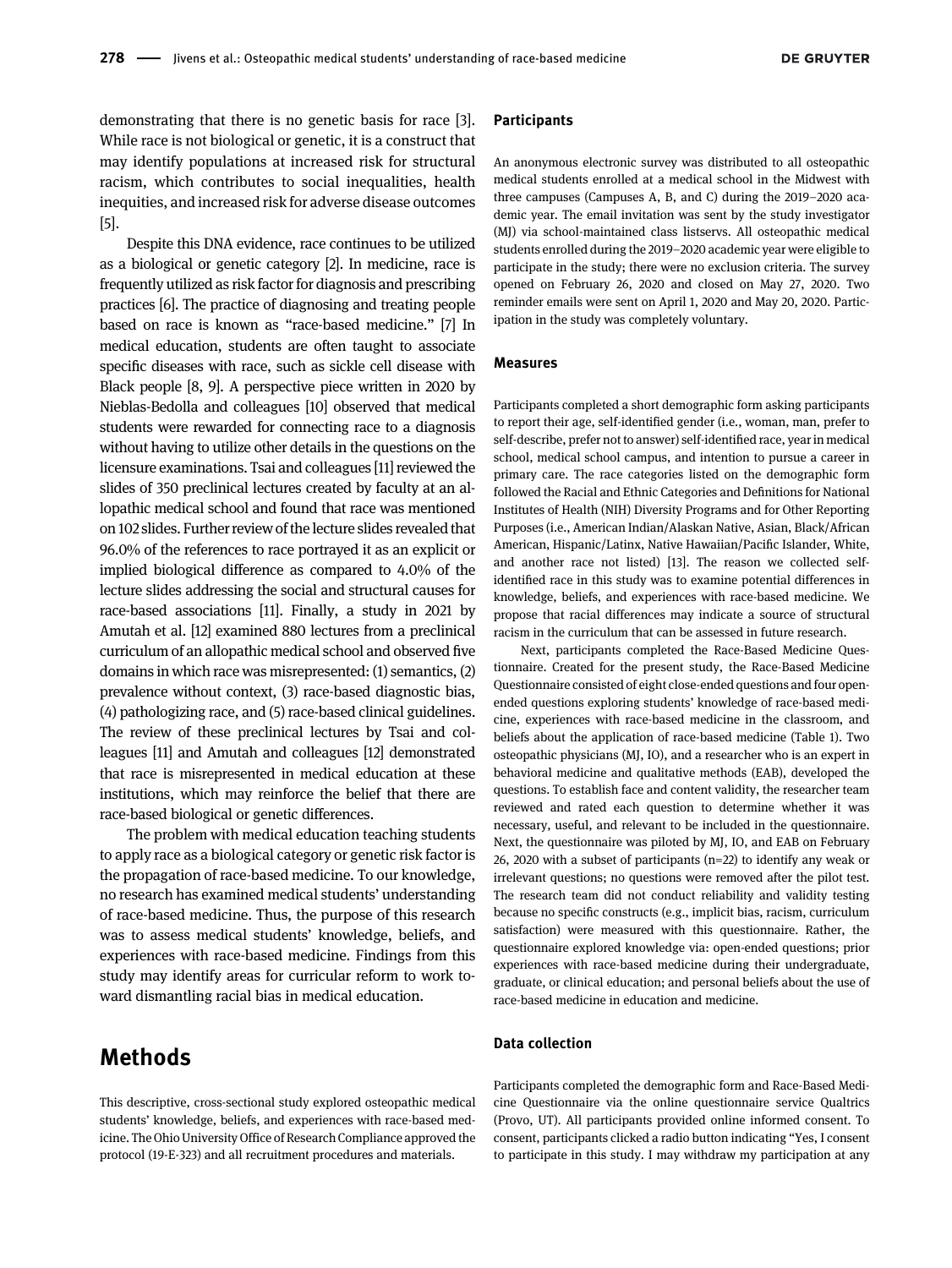<span id="page-2-0"></span>Table 1: Participants' responses to the race-based medicine questionnaire (n=438).

#### Table 1: (continued)

| Question                                                                                                             | n (%)     |
|----------------------------------------------------------------------------------------------------------------------|-----------|
| 1. Have you ever heard of the term "race-based medicine"?                                                            |           |
| Yes                                                                                                                  | 221       |
|                                                                                                                      | (52.0)    |
| No                                                                                                                   | 204       |
|                                                                                                                      | (48.0)    |
| 2. If yes, where did you first hear the term?                                                                        |           |
| 3. In your own words, explain what "race-based medicine"                                                             |           |
| is.                                                                                                                  |           |
| Definition: "Race-based medicine" refers to utilizing race<br>or ethnic groups as a means of diagnosing and treating |           |
| patients.                                                                                                            |           |
| 4. After reading the definition of "race-based medicine,"                                                            |           |
| have you ever had a teacher or professor teach race-based                                                            |           |
| medicine in class or lecture?                                                                                        |           |
| Yes                                                                                                                  | 233       |
|                                                                                                                      | (53.2)    |
| No                                                                                                                   | 139       |
|                                                                                                                      | (31.7)    |
| Did not respond                                                                                                      | 66 (15.1) |
| 5. If yes, please give an example of when "race-based<br>medicine" was utilized.                                     |           |
| 6. Do you think medical schools should teach "race-based<br>medicine"?                                               |           |
| Yes                                                                                                                  | 231       |
|                                                                                                                      | (61.4)    |
| No                                                                                                                   | 145       |
|                                                                                                                      | (38.6)    |
| 7. Please explain your answer to the previous question.<br>8. Currently "race-based medicine" is practiced in our    |           |
| society.                                                                                                             |           |
| Strongly agree                                                                                                       | 53 (14.6) |
| Agree                                                                                                                | 175       |
|                                                                                                                      | (48.2)    |
| Neutral                                                                                                              | 100       |
|                                                                                                                      | (27.5)    |
| Disagree                                                                                                             | 33 (9.1)  |
| Strongly disagree                                                                                                    | 2(0.6)    |
| 9. Race should be considered when diagnosing patients.                                                               |           |
| Strongly agree                                                                                                       | 28(7.7)   |
| Agree                                                                                                                | 170       |
|                                                                                                                      | (46.8)    |
| <b>Neutral</b>                                                                                                       | 104       |
|                                                                                                                      | (28.7)    |
| <b>Disagree</b>                                                                                                      | 45 (12.4) |
| Strongly disagree                                                                                                    | 16 (4.4)  |
| 10. Race should be considered a risk factor in diseases.                                                             |           |
| Strongly agree                                                                                                       | 63 (17.4) |
| Agree                                                                                                                | 199       |
|                                                                                                                      | (54.8)    |
| Neutral                                                                                                              | 64 (17.6) |
| Disagree                                                                                                             | 28(7.7)   |
| Strongly disagree                                                                                                    | 9(2.5)    |
| 11. "Race-based medicine" is taught in the current                                                                   |           |
| curriculum.                                                                                                          |           |
| Strongly agree                                                                                                       | 26(7.2)   |

| Question                                                                      | n (%)     |
|-------------------------------------------------------------------------------|-----------|
| Agree                                                                         | 135       |
|                                                                               | (37.2)    |
| Neutral                                                                       | 126       |
|                                                                               | (34.7)    |
| Disagree                                                                      | 65 (17.9) |
| Strongly disagree                                                             | 11(3.0)   |
| 12. Medical school has taught me how to treat patients<br>regardless of race. |           |
| Strongly agree                                                                | 114       |
|                                                                               | (31.4)    |
| Agree                                                                         | 169       |
|                                                                               | (46.6)    |
| Neutral                                                                       | 57(15.7)  |
| Disagree                                                                      | 21(5.8)   |
| Strongly disagree                                                             | 2(0.6)    |

Values were missing for Question 1 (n=13), Question 4 (n=66), Question 6 (n=62), Question 8-12 (n=75).

time." To decline, participants clicked a radio button indicating "I decline to participate." Completion of the survey took approximately 15 min. Participants received a \$5.00 gift card as compensation for participating in the study. To receive compensation, participants were presented with a new link at the end of the questionnaire. This new link opened a second Qualtrics survey where the participant could provide their information to receive a gift card. This way, participants' questionnaire responses were not linked to their identity. Due to the anonymous nature of the study, a participant did not have to complete the questionnaire to receive the gift card. Participant compensation was funded by the Osteopathic Heritage Foundation by a Ralph S. Licklider, D.O. Endowed Fellowship to the senior investigator on the study. EAB provided all participant compensation.

#### Quantitative data analysis

Basic sociodemographic characteristics of participants were assessed utilizing descriptive statistics (EAB). Frequencies of individual question responses were also calculated. Chi-square tests with Bonferroni corrections, independent sample t-tests, and one-way ANOVA were conducted to examine differences in knowledge, beliefs, and experiences by age, race, gender, year in medical school, medical school campus, and desire to pursue a career in primary care (EAB). Primary care was defined by the American Osteopathic Association and comprised family medicine, internal medicine, and pediatric specialties [\[14\]](#page-9-13). Statistical significance was defined as a p<0.05. All analyses were conducted with SPSS statistical software version 26.0 (SPSS Inc, Chicago, IL).

#### Qualitative data analysis

The research team analyzed the open-ended short-answer questions via content and thematic analyses. First, three researchers (MJ, IO, EAB) independently coded the participants' definition of "race-based medicine" [\[7](#page-9-6)] as correct or incorrect; this variable was dichotomized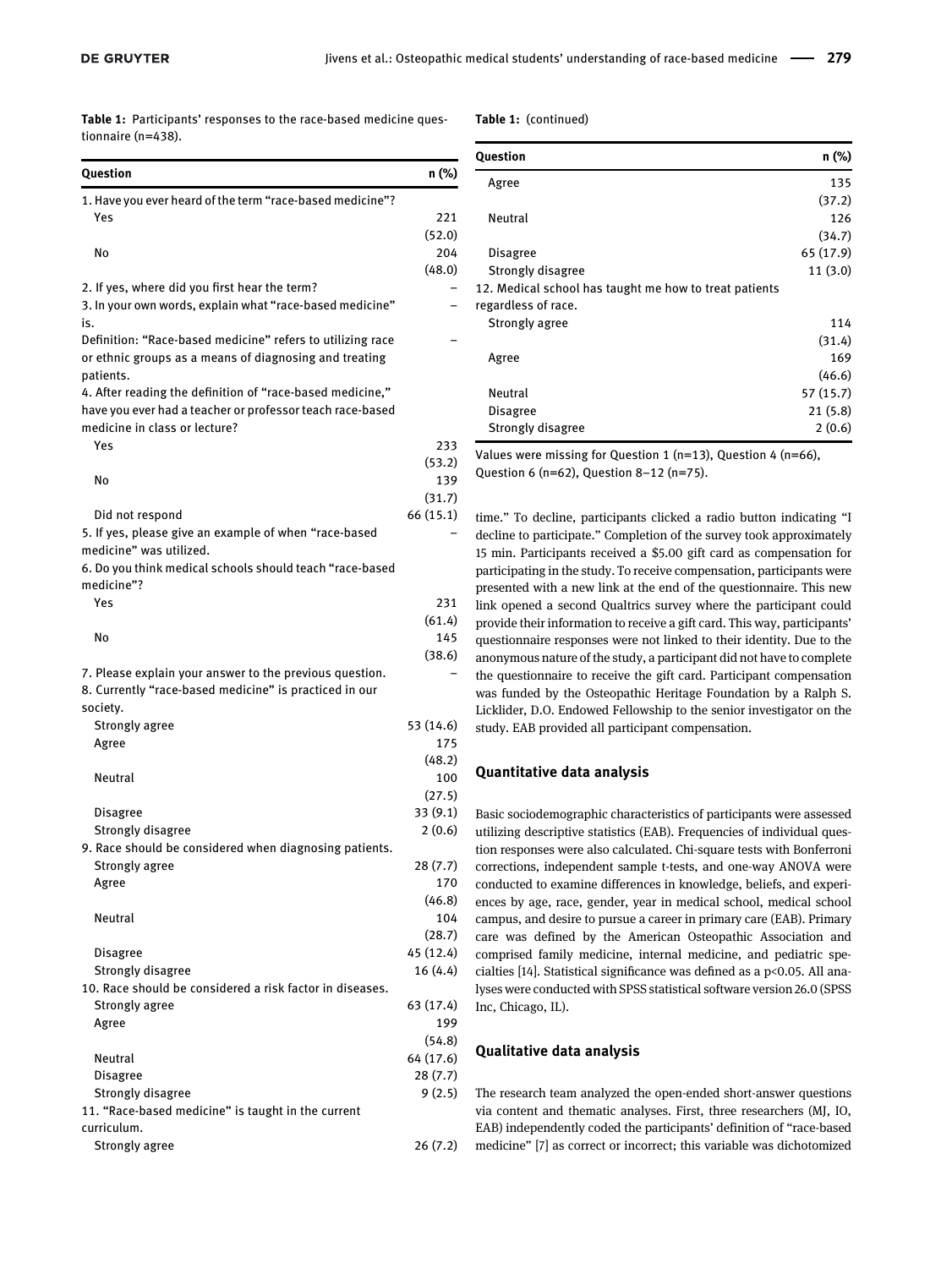(yes  $= 1$ , no  $= 0$ ) for statistical analysis. Second, the research team performed content analysis by marking and categorizing key words, phrases, and texts to identify codes that described students' experiences with race-based medicine in order to facilitate thematic analysis and illustrated patterns across the data [\[15](#page-9-14), [16\]](#page-9-15). The investigators revised, discussed, and resolved coding discrepancies through consensus to establish inter-coder reliability [[17\]](#page-9-16). The Cohen's kappa coefficient between the three coders was 0.957, indicating almost perfect agreement [\[18\]](#page-9-17). After the transcripts were coded and reviewed, one member of the research team (EAB) entered the coded transcripts in NVivo 12 software (QSR International, Victoria Australia) to organize the data and derive themes. The selected themes described examples of race-based medicine and support vs opposition for the teaching of race-based medicine in medical school. The research team derived themes from data that occurred multiple times, both within and across short-answer responses.

### Results

Of the 995 osteopathic medical students enrolled at the three campuses, 438 consented to participate in the study, for a response rate of 44.0%. The mean age plus standard deviation of the participants was  $25.6 \pm 2.4$  years (range 20– 34 years); 261 (59.6%) identified as women, 176 (40.2%) identified as men, and 1 (0.2%) preferred to self-describe their gender. The self-identified racial background of the participants included 318 (72.6%) as identifying White, 54 (12.3%) identifying as Asian, 40 (9.1%) identifying as Black or African American, 17 (3.9%) identifying as another race not listed, and 9 (2.1%) identifying as Hispanic or Latinx. Participants were distributed somewhat evenly across year in medical school with 108 (24.7%) in Year 1, 88 (20.1%) in Year 2, 109 (24.9%), and 130 (29.7%) in Year 4. The majority of participants (n=235, Campus A: 53.7%) were from the main campus of the medical school; however, proportionally, participation rates were equivalent based on campus enrollment numbers (Campus B: n=104, 23.7%; Campus C: n=99, 22.6%). Slightly less than half of the participants (n=197, 45.0%) planned to pursue a medical career in primary care. Demographic data are presented in [Table 2](#page-3-0).

A total of 221 participants (52.0%; [Table 1](#page-2-0)) reported that they had heard of the term "race-based medicine." Familiarity with the term differed by racial background  $(\chi^2$ =24.598, p<0.001). Bonferroni corrections showed that participants self-identifying as Black or African American indicated greater familiarity with the term (n=34/39, 87.2%) compared to participants self-identifying as Asian (n=25/54, 46.3%), Hispanic or Latinx (n=4/9, 44.4%), White (n=154/308, 50.0%), or another race not listed (n=4/ 15, 26.7%). Familiarity with the term did not differ by age (t=−1.213, p=0.226), gender (χ<sup>2</sup>=0.275, p=0.600), year in

<span id="page-3-0"></span>Table 2: Participants' demographic characteristics (n=438).

| Variable                                                       | n (%)          |
|----------------------------------------------------------------|----------------|
| Age, years                                                     | $25.6 \pm 2.4$ |
| Gender                                                         |                |
| Woman                                                          | 261 (59.6)     |
| Man                                                            | 176 (40.2)     |
| Prefer to self-describe                                        | 1(0.2)         |
| Prefer not to answer                                           | 0(0)           |
| Race                                                           |                |
| American Indian/Alaska Native                                  | 0(0)           |
| Asian                                                          | 54 (12.3)      |
| Black/African american                                         | 40(9.1)        |
| Hispanic/Latinx                                                | 9(2.1)         |
| Pacific Islander/Native Hawaiian                               | 0(0)           |
| White                                                          | 318 (72.6)     |
| Another race not listed                                        | 17(3.9)        |
| Year in medical school                                         |                |
| OMS <sub>I</sub>                                               | 108 (24.7)     |
| OMS <sub>II</sub>                                              | 88 (20.1)      |
| OMS III                                                        | 109 (24.9)     |
| <b>OMS IV</b>                                                  | 130 (29.7)     |
| Medical school campus                                          |                |
| Athens                                                         | 235 (53.7)     |
| Dublin                                                         | 104 (23.7)     |
| Cleveland                                                      | 99 (22.6)      |
| Do you plan on pursuing a career in primary care? <sup>a</sup> |                |
| Yes                                                            | 197 (45.0)     |
| No                                                             | 241 (55.0)     |

<sup>a</sup>Primary care was defined by the American Osteopathic Association, and it comprised family medicine, internal medicine, and pediatric specialties; OMS, osteopathic medical student.

medical school ( $\chi^2$ =9.831, p=0.043; Note, a p<0.00625 was necessary to achieve statistical significance with the Bonferroni correction), or medical school campus  $(\chi^2=1.601,$ p=0.449). Interestingly, participants who intended to pursue a career in primary care were more likely to have heard of the term "race-based medicine" (n=1 12/190, 58.9%) compared to students intending to pursue other specialties (n=109/235, 46.4%;  $\chi^2$ =6.645, p=0.010). Intention to pursue a career in primary care did not differ by selfidentified race  $(\chi^2$ =13.749, p=0.008; Note, a p<0.007 was necessary to achieve statistical significance with the Bonferroni correction).

Participants familiar with the term "race-based medicine" were prompted to explain the meaning of race-based medicine. Less than half (n=79, 44.4%) of these participants provided the correct definition of race-based medicine. Participants who provided the correct definition of race-based medicine did not differ by age (t=0.132, p=0.895), race ( $\chi^2$ =6.194, p=0.185), gender ( $\chi^2$ =0.408, p=0.523), year in medical school  $(\chi^2=1.921, p=0.589)$ , medical school campus ( $\chi^2$ =0.693, p=0.707), or desire to pursue primary care  $(\chi^2=0.789, p=0.374)$ . Next,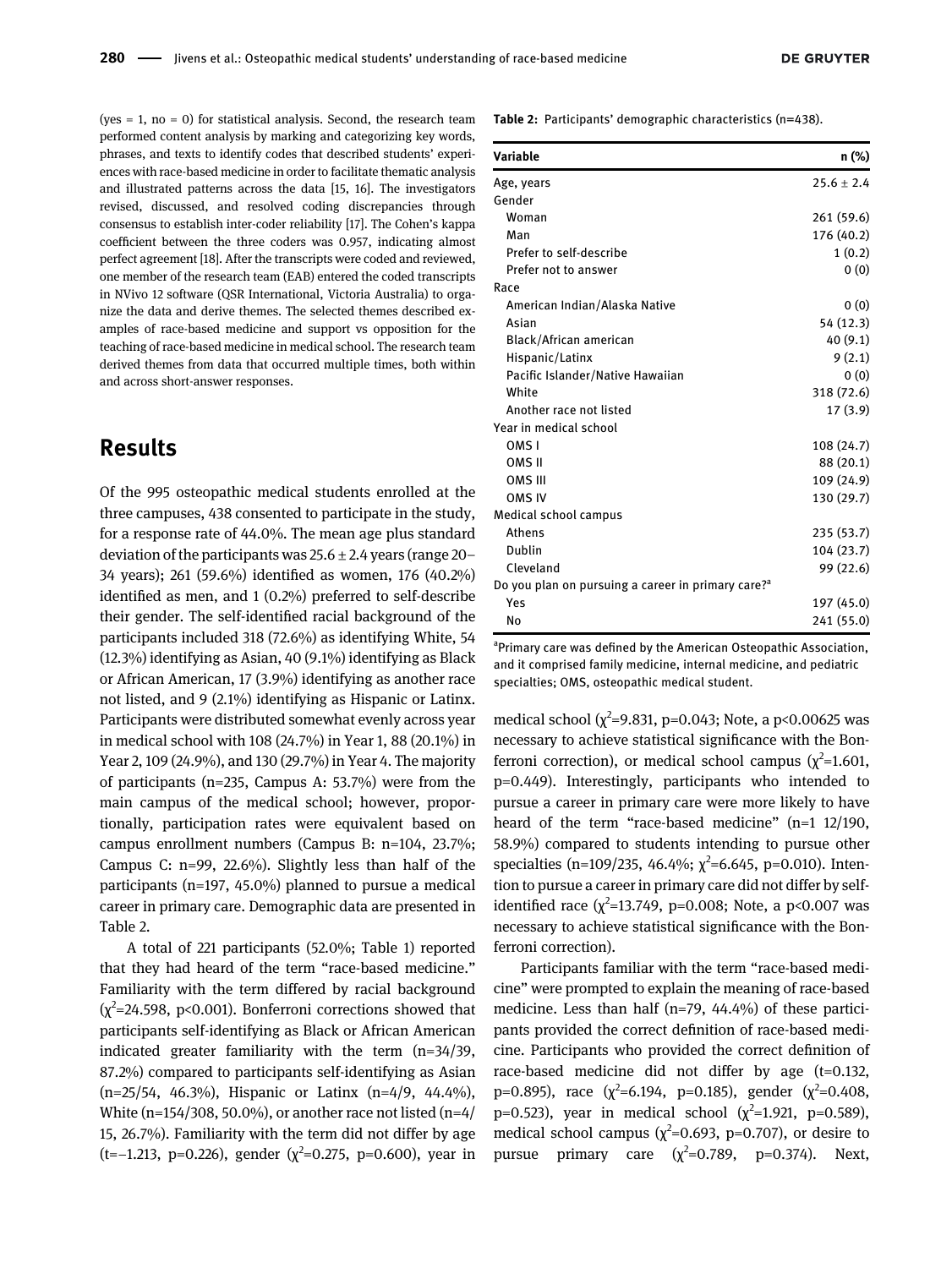<span id="page-4-0"></span>Table 3: Themes and representative quotations.

| <b>Theme</b>                                               | Quotations                                                                                                                                                                                                                                                                                                                                                                                                                                                                                                                                                                                                                                                                                                                                                                                                                                                                                                                                                                                                                                                                                                                                                                                                                                                                                                                                                                                                                                                              |
|------------------------------------------------------------|-------------------------------------------------------------------------------------------------------------------------------------------------------------------------------------------------------------------------------------------------------------------------------------------------------------------------------------------------------------------------------------------------------------------------------------------------------------------------------------------------------------------------------------------------------------------------------------------------------------------------------------------------------------------------------------------------------------------------------------------------------------------------------------------------------------------------------------------------------------------------------------------------------------------------------------------------------------------------------------------------------------------------------------------------------------------------------------------------------------------------------------------------------------------------------------------------------------------------------------------------------------------------------------------------------------------------------------------------------------------------------------------------------------------------------------------------------------------------|
| Examples of race-based medicine                            | "A cardiology lesson taught that Black people are treated with CCBs or thiazides as first line for hy-<br>pertension and everyone else should be given ACEs or ARBs first line. Nephrology lecture taught that<br>Black people have an adjusted GRF on lab reports because 'they have different genetics in the kidney that<br>need to be accounted for.' Black people have worse morbidity for hypertension and stroke because of<br>high salt cultural diet (soul food). Black people can't wash their hair that often or it will break off,<br>therefore the treatment for dandruff is different." [ID 124]<br>"Another example would be the higher rates of diabetes in Hispanic and African American populations,<br>sickle cell anemia in African American populations, inherited disorders in Ashkenazi Jewish populations,<br>higher rates of hyperlipidemia and alcoholism in Native American populations, and certain blood dis-<br>orders in patients of Mediterranean descent. The list goes on and on. We've been taught how to suc-<br>cessfully take board exams and in the clinical vignettes on board exams a patient's race often clues you<br>into the diagnosis." [ID 383]<br>"The USPSTF BP recommendations include first line treatment guidelines for Black (TZD or CCB) vs. non-                                                                                                                                                                |
|                                                            | Black (TZD, CCB, ACEI or ARB) patients. When studying for boards, if any question begins with middle-<br>aged female African American, we're taught to automatically think of sarcoidosis because the answer is<br>almost always that." [ID 101]                                                                                                                                                                                                                                                                                                                                                                                                                                                                                                                                                                                                                                                                                                                                                                                                                                                                                                                                                                                                                                                                                                                                                                                                                        |
| Support and opposition for race-<br>based medicine<br>230] | "No, I do not think race-based medicine should be taught because there is no evidence to back it up. We<br>preach evidence-based medicine nowadays and I have not seen or heard of the evidence to justify race-<br>based medicine." [ID 366]                                                                                                                                                                                                                                                                                                                                                                                                                                                                                                                                                                                                                                                                                                                                                                                                                                                                                                                                                                                                                                                                                                                                                                                                                           |
|                                                            | I don't think medical schools should teach race-based medicine. Not all patients are the same. To paint<br>one patient with the same brush would be an abhorrent practice and failure to see the uniqueness in all<br>patients. Though some diseases do show more preference in certain races (and larger, demographics), it<br>should not justify ordering different tests and treatments based on race alone. Race is only a small (and<br>of little significance, in my opinion) piece of the clinical picture. [ID 391]<br>I find that many examples of race-based medicine lack substantiated and scientific support. Addition-<br>ally, assuming the race of persons or assuming that a person is or is/is not multiracial is not appropriate<br>for a practitioner to do. Furthermore, for learners at our stage we should be looking to keep our differ-<br>ential diagnoses and treatment options as broad as possible. We do learn 'you can't diagnose it if you<br>don't think of it.' If you discount your ideas of what could be going on with a patient based on race-based<br>medicine that you were forced to memorize to answer some board questions, that is an extraordinary<br>disservice to your patients. [ID 100]                                                                                                                                                                                                                                |
|                                                            | "There are diseases that are more prevalent in specific ethnicities, such as Thalassemia in Mediterra-<br>nean populations. Things like this with firm genetic evidence should be taught because they're true." [ID                                                                                                                                                                                                                                                                                                                                                                                                                                                                                                                                                                                                                                                                                                                                                                                                                                                                                                                                                                                                                                                                                                                                                                                                                                                     |
|                                                            | I Think that race is very intricately related with medicine and truthfully cannot be ignored, nor should it.<br>Race is one of the social determinants of health that most influences a person's health and access to<br>health. Race-based medicine can be positive for health outcomes if taught and used in the correct<br>manner. What race-based medicine should not do is cause physicians to group, stereotype, and overlook<br>potential diagnoses just because they believe another diagnosis fits better due to that person's race.<br>What race-based medicine can do is help the field of medicine grow and understand why people of a<br>certain race suffer from different diseases more often than people of a different race. When you have a<br>public health problem, such as a maternal mortality rate over twice the national average in Black women,<br>you HAVE to ask why and you have to consider if their race is influencing the implicit bias of the<br>physician's caring for them that causes them to overlook something that might not have been overlooked<br>for a person of a different race. I think race-based medicine should be taught in the context of making<br>medical students aware that implicit bias is a very real thing and can have devastating consequences on<br>a patient's health outcomes and that were are not exempt from overcoming our own bias and from<br>continuously advocating for our patients. [ID 106] |
|                                                            | "Yes, and no. Yes, ONLY because that's how the boards test it (unfortunately). No because it's not good<br>medicine. So ideally, I would like to see medical schools teach to the boards, but then mention that in<br>practice, it's different, and then talk about the pitfalls of race-based medicine in practice. So basically,<br>this is an unfortunate reality of the situation, and it's not entirely up to medical schools whether they get<br>to decide to teach it or not, but how they approach the subject is up to the medical schools." [ID 364]                                                                                                                                                                                                                                                                                                                                                                                                                                                                                                                                                                                                                                                                                                                                                                                                                                                                                                          |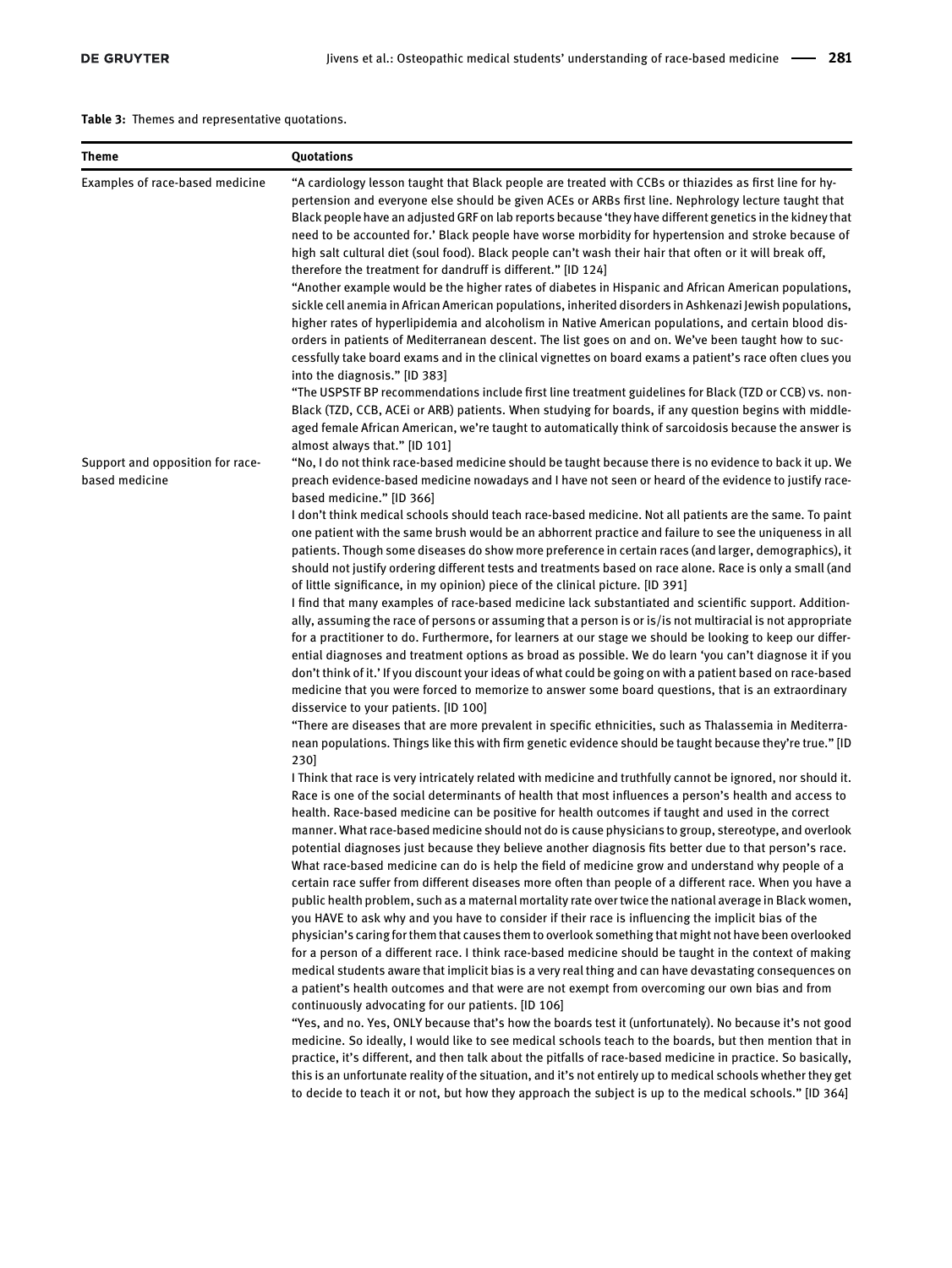Table 3: (continued)

| Theme | <b>Ouotations</b>                                                                                                                                                                                                                                                                                                                                                                                                                                                                                                                                                                                                                                                                                             |
|-------|---------------------------------------------------------------------------------------------------------------------------------------------------------------------------------------------------------------------------------------------------------------------------------------------------------------------------------------------------------------------------------------------------------------------------------------------------------------------------------------------------------------------------------------------------------------------------------------------------------------------------------------------------------------------------------------------------------------|
|       | This is tricky. I think that there is a place to mention what race-based medicine is so that we are aware of<br>its existence. However, every patient is an individual with specific needs, regardless of race, so it is up to<br>the doctor and patient to come up with the best plan. Medical judgment shouldn't be based blindly on an<br>individual's race without further exploring the patient's needs. [ID 139]<br>I think a lot of people don't know about it, just like the term "microaggressions." It is necessary for<br>people of different races and backgrounds to understand the meaning behind it especially in medical<br>school since we'll be caring for people of various races. [ID 31] |

ACE, angiotensin converting enzyme; ACEi, angiotensin converting enzyme inhibitor; ARB, angiotensin receptor blocker; BP, blood pressure; CCB, calcium channel blocker; GRF, glomerular filtration rate; TZD, thiazolidinedione; USPTF, United States Preventive Services Task Force.

participants familiar with the term were asked to report where they first heard the term "race-based medicine." A total of 178 out of 221 (80.5% response rate) participants provided an open-ended response. The majority (n=105, 59.0%) first heard the term during medical school, followed by 31 (17.4%) in undergraduate school, 22 (12.4%) in the medical or lay literature, seven (3.9%) from peers, five (2.8%) during cultural competency training, and eight (4.5%) from other places. Where participants first heard race-based medicine was not associated with knowing the correct definition of the term ( $\chi^2$ =5.393, p=0.370).

Part of the way through the questionnaire, all participants were provided the definition of race-based medicine: race-based medicine refers to utilizing race or ethnic groups as a means of diagnosing and treating patients [\[19\]](#page-10-0). Then, participants were asked if they ever had a teacher or professor teach race-based medicine in class or lecture. More than half (n=233, 53.2%) of the participants indicated 'yes' to this question. This finding did not differ by age  $(t=1.645,$ p=0.101), race  $(\chi^2=7.323, p=0.120)$ , gender  $(\chi^2=0.119,$ p=0.730), medical school campus ( $\chi^2$ =2.808, p=0.246), or intention to pursue primary care ( $\chi^2$ =1.837, p=0.175); however, medical students in years 2, 3, and 4 were more likely to indicate that they had a teacher or professor teach racebased medicine compared to first-year medical students  $(\chi^2=14.386, p=0.002)$ . Next, participants were asked if they thought medical schools should teach race-based medicine. A total of 231 (61.4%) participants endorsed 'yes' to this question. This finding did not differ by age (t=−0.642, p=0.521), race  $(\chi^2=8.185, p=0.085)$ , gender  $(\chi^2=0.511,$ p=0.475), year in medical school ( $\chi^2$ =5.522, p=0.137), medical school campus  $(\chi^2=1.673, p=0.433)$ , or intention to pursue primary care ( $\chi^2$ =0.194, p=0.660).

Lastly, participants were presented with five agreedisagree statements about race-based medicine ([Table 1\)](#page-2-0). A total of 228 (62.8%) of participants 'agreed' or 'strongly agreed' that race-based medicine was practiced in society. Bonferroni corrections showed that participants who selfidentified as Black or African American were more likely to

'strongly agree' with this statement compared to participants who self-identified as Asian, Hispanic or Latinx, White, or another race not listed ( $\chi^2$ =54.836, p<0.001). Sixty-one participants (16.8%) 'disagreed' or'strongly disagreed' that race should be considered when diagnosing patients, and 37 (10.2%) 'disagreed' or 'strongly disagreed' that race should be considered a risk factor in diseases. Both of these findings differed by racial identity, such that participants who selfidentified as Black or African American were more likely to 'strongly disagree' compared to participants who selfidentified as Asian, Hispanic or Latinx, White, or another race not listed  $(\chi^2 = 55.713, \text{ p} < 0.001; \chi^2 = 42.643, \text{ p} < 0.001,$ respectively). Nearly half (n=161, 44.4%) of participants 'agreed' or 'strongly agreed' that race-based medicine was taught in the medical school curriculum; participants who self-identified as Black or African American were more likely to 'strongly agree' with this statement compared to all other participants  $(\chi^2 = 52.233, \, \text{p} < 0.001)$ . Finally, 283 (78.0%) participants 'agreed' or 'strongly agreed' that medical school taught them how to treat patients regardless of race. Participants who self-identified as White were more likely to 'strongly agree' with this statement compared to participants who self-identified as Asian, Black or African American, Hispanic or Latinx, or another race not listed  $(\chi^2=57.458,$ p<0.001). In addition, participants who identified as men were more likely to 'strongly agree' that medical school taught them how to treat patients regardless of race compared to participants who identified as women or selfdescribed gender ( $\chi^2$ =14.980, p=0.005). No other differences were observed by age, year in medical school, medical school campus, or desire to pursue a career in primary care.

#### Qualitative themes

#### Examples of race-based medicine

Participants were asked to provide examples of when they heard or experienced race-based medicine (see [Table 3](#page-4-0) for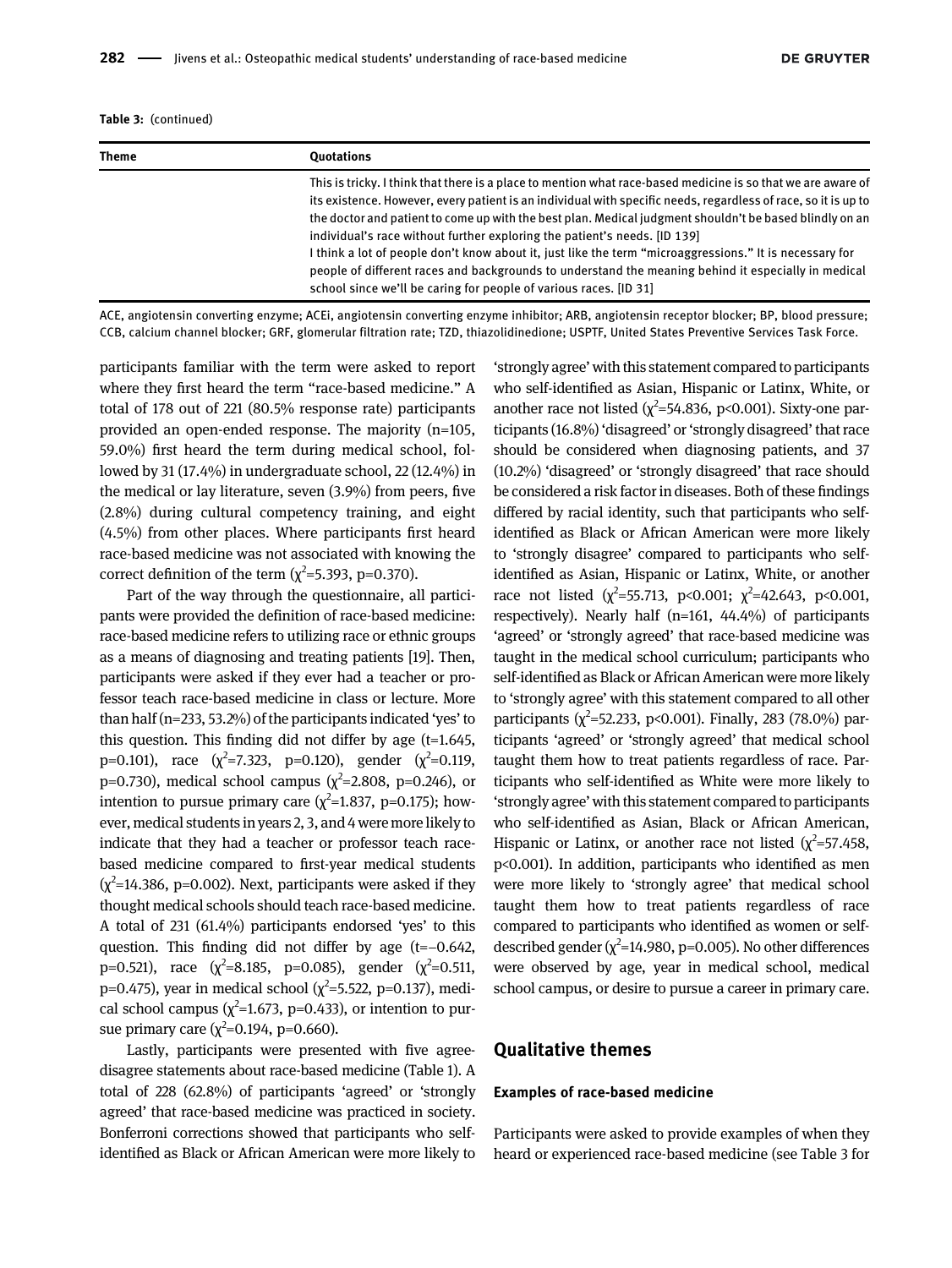additional quotations). A total of 216 (49.3%) participants offered written descriptions of their experiences with racebased medicine. The majority of examples included references to blood pressure medication, glomerular filtration rate (GFR) and kidney function, and screening for sickle cell, sarcoidosis, lupus, and type 2 diabetes:

"It happens frequently when dealing with hypertension medication. It is routinely taught to start a Black patient on a CCB [calcium channel blocker] when the general first line is usually a thiazide medication. The research that pointed toward this racebased prescribing practice had flaws in its design bringing into question the need to change prescribing practices based on a patient being Black." [ID 15]

"In our cardiovascular block in the first year of medical school, we had a few lectures on treatment guidelines for hypertension. In these guidelines, the first anti-hypertensive medicine you prescribe could differ whether you identified as Black or non-Black. Additionally, in our labs on spirometry, there were settings on the meter to choose your race. Now even in the hospital, I see renal function panels come back with estimated GFR (eGFR) values split into eGFR for African American patients and for non-African American patients. These two values while close were different and could potentially change diagnosis and treatment." [ID 174]

Participants also noted its presence on board examinations. They stated that race was utilized frequently to indicate specific diagnoses:

"Specifically, when referring to review questions for board exams, race is often used as a clue. For example. A young African American woman with certain symptoms is guaranteed to be sarcoidosis. Every question stem will mention an African American female if it is about sarcoidosis." [ID 368]

"For board exams knowing the buzz words gives you a huge leg up. If they say it's an Asian infant with bruising on the buttocks that needs to trigger Mongolian spots for a student." [ID 204]

"Board examinations contain race-based questions." [ID 147]

Several students went on to say that board examinations needed to be changed first before medical education could be changed:

"In a perfect world, race-based medicine would not be taught because it is not exactly accurate. I would discuss socially based medicine in terms of different socioeconomic groups who are at more risk of diabetes/hypertension and immigrant populations who are at risk of certain illnesses due to difference of immunization schedules. But the problem is that [board examination name] still has race-based questions. So not touching on this and not teaching students how to do the test would be a disservice to students. So, I think board exams need changed first." [ID 114]

### Support and opposition for race-based medicine

Justifications varied greatly for the participants who supported the teaching of race-based medicine in medical school. Some students argued their stance from an epidemiological perspective, utilizing race as a data point:

"Just as women are more likely to get breast cancer, certain races are more likely to acquire certain diseases. Using this information is no different than utilizing patient details such as gender, age, and occupation." [ID 340]

"I believe it is important to include the specific data associated with various populations when practicing medicine. There are other population groups that have increased risk factors including gender, age, etc. Therefore, I believe it is important to attempt to boil a very detailed set of data points down into the most concise but accurate information possible." [ID 140]

Others offered a practical point of view, maintaining that race-based medicine should be taught because board examinations included race-based questions:

"Currently, yes. Board examinations contains race-based questions." [ID 147]

"If it is on board exams, yes. With the caveat that it's on boards." [ID 368]

Alternatively, many participants explained that medical school should teach students about race-based medicine from a historical perspective to address bias and correct unethical medical practices. While these students indicated support for the teaching of race-based medicine, in actuality, they advocated for increasing awareness about dangers of race-based medicine rather than the endorsing the practice of race-based medicine:

"I believe medical schools should teach about race-based medicine, but not teach race based medical practice. Students should be aware of the concept but not be taught practice it." [ID 58]

"I think medical schools should make students aware it exists. They should not teach students that different races should receive less quality of care due to racial differences. Students should be aware that this bias exists." [ID 12]

The participants who opposed the teaching of race-based medicine explained that race-based medicine contradicted osteopathic principles and practice. They pointed out that the patient should be the priority and that treatment should focus on the whole person. Further, many felt that utilizing race for a diagnosis and/or treatment introduced bias,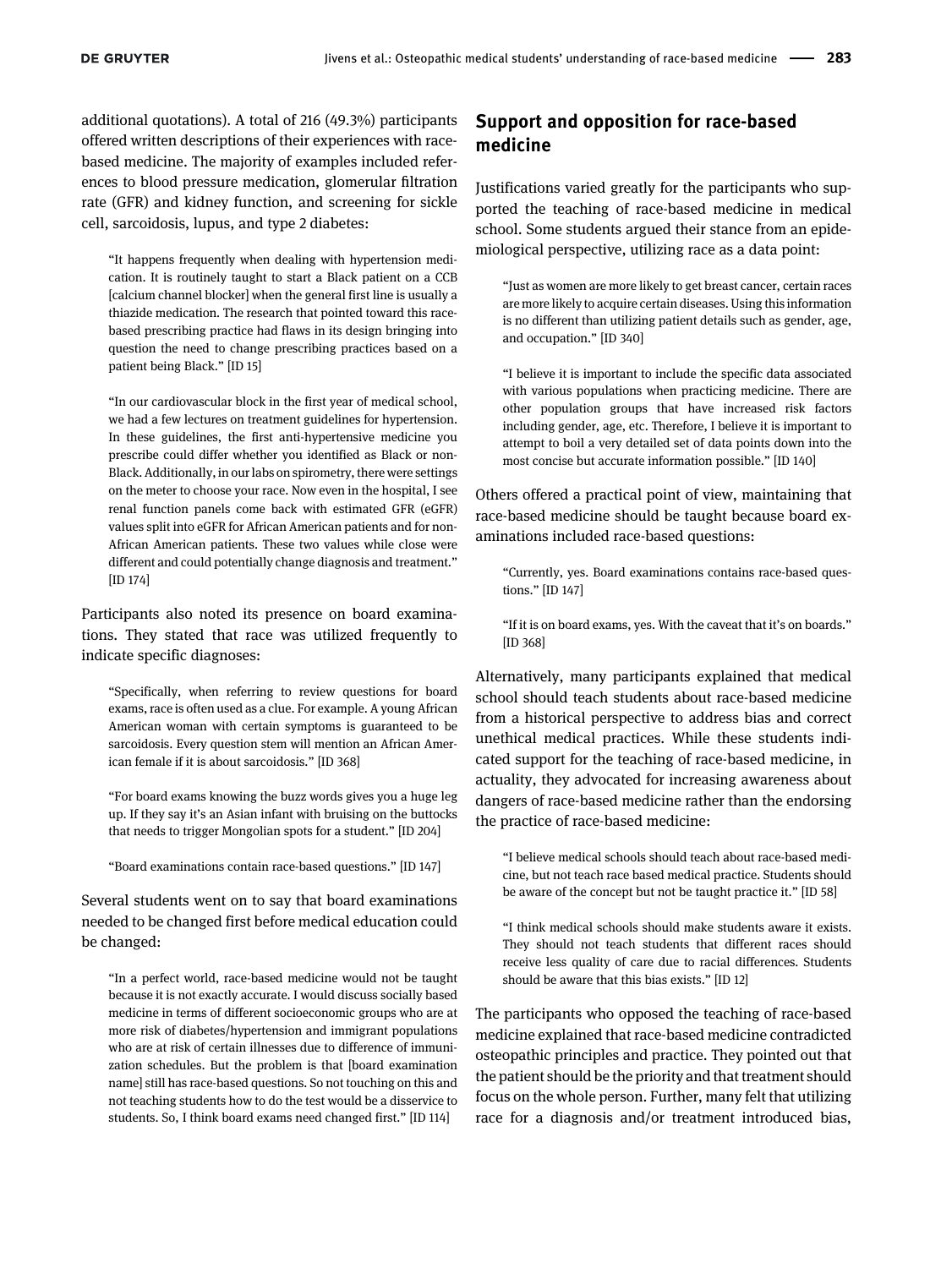which could lead to stereotypes, discrimination, and adverse health outcomes:

"No, I believe that medicine should be individualized and tailored to the patient. Using race as a means to treat and diagnose a patient completely contradicts the foundation of osteopathic medicine, that is to treat the whole person. By singling out one small aspect of a patient's history and prioritizing that information over other markers, is wrong. We should not treat a patient based on the statistics of a group of people from similar racial backgrounds." [ID 57]

"You cannot accurately determine someone's race or ethnicity on appearance alone. Relying on race-based medicine opens many avenues for bias and discrimination." [ID 145]

"I don't think medical school should teach race-based medicine because I think it can lead to medical students thinking there are biological differences between races even though it is a social concept." [ID 144]

### **Discussion**

In this cross-sectional survey study, we examined osteopathic medical students' knowledge, beliefs, and experiences with race-based medicine. Prior to the study, half (52.0%) of the participants had heard of the term "racebased medicine." Among those participants, slightly less than half (44.4%) provided the correct definition for the term. Participants self-identifying as Black or African American indicated greater familiarity with the term compared to all other races; however, race was not associated with providing the correct definition of race-based medicine. This finding is important because familiarity with race-based medicine may be a new indicator of structural racism in medical education, which in turn, could lead to negative outcomes (e.g., emotional distress, feelings of isolation) [[20](#page-10-1)]. For example, participants who are familiar with race-based medicine may have had personal experience with it or bear the emotional burden of explaining it to their peers. More research is needed to test this hypothesis to see if there is an association among familiarity with race-based medicine, structural racism, and mental health in osteopathic medical students.

After reading the definition of race-based medicine, the majority of participants (62.8%) agreed that race-based medicine was practiced in society; however, few disagreed that race should be utilized to diagnose patients (16.8%) or be considered a risk factor in disease (10.2%). Further, 61.4% supported the teaching of race-based medicine in medical school. Qualitative findings expounded on participants' support and opposition for teaching race-based medicine in medical school. Those in support explained that medical school should teach students about the history of race-based medicine in order to address bias in medicine. Others cited race as a data point in epidemiology and the use of race-based questions on board examinations. Participants in opposition of teaching race-based medicine reasoned that it contradicted osteopathic principles and practice. Along those lines, osteopathic philosophy articulates that osteopathic physicians are trained to treat the whole person [[21\]](#page-10-2). This means that osteopathic medical education teaches students to look beyond organ systems and body parts, which includes skin color. Thus, a holistic approach to care that acknowledges the person as a unit of body, mind, and spirit would not rely on racial or ethnic group to make a diagnosis or prescribe a treatment.

In the last two years, several medical institutions released public statements condemning racism and racebased medicine. In 2020, the American Osteopathic Association released a statement denouncing racism and pledging to commit themselves to address health inequities [[22\]](#page-10-3). Similarly, the American Association of Colleges of Osteopathic Medicine released a statement in 2020 calling upon the osteopathic community to speak out against racism and injustice and called for change in overtly and implicitly racist practices [\[23\]](#page-10-4). The American Medical Association also denounced racism, referring to it as a serious public health threat, and committed themselves to the development of education and policy to dismantle structural racism and advance social justice [[24,](#page-10-5) [25\]](#page-10-6). Further, the American Academy of Family Physicians defined race as a social construct and published a statement that opposed the practice of race-based medicine [\[26](#page-10-7)]. Moreover, several top medical journals, including the Lancet [[27\]](#page-10-8) and the New England Journal of Medicine [[28\]](#page-10-9), published commentaries that addressed racism and the dangers of race-based medicine [[7](#page-9-6)]. These statements reflect the current and future practice of medicine. Integrating these statements into the osteopathic medical curriculum may be an innovative approach to educating students about race-based medicine, structural racism, and health inequities.

Racial inequities in health and healthcare are welldocumented [\[29](#page-10-10)]. For example, Badreldin and colleagues [[30\]](#page-10-11) in 2019 conducted a retrospective cohort study with 9,900 women and found racial and ethnic differences in women's postpartum pain scores, inpatient opioid dosing, and receipt of an opioid prescription at discharge, such that Hispanic and non-Hispanic Black women had greater odds of reporting higher pain scores but decreased odds of receiving inpatient opioid medication and opioid prescriptions at discharge. Further, Goyal and colleagues [\[31](#page-10-12)] in 2015 examined 940,000 emergency department visits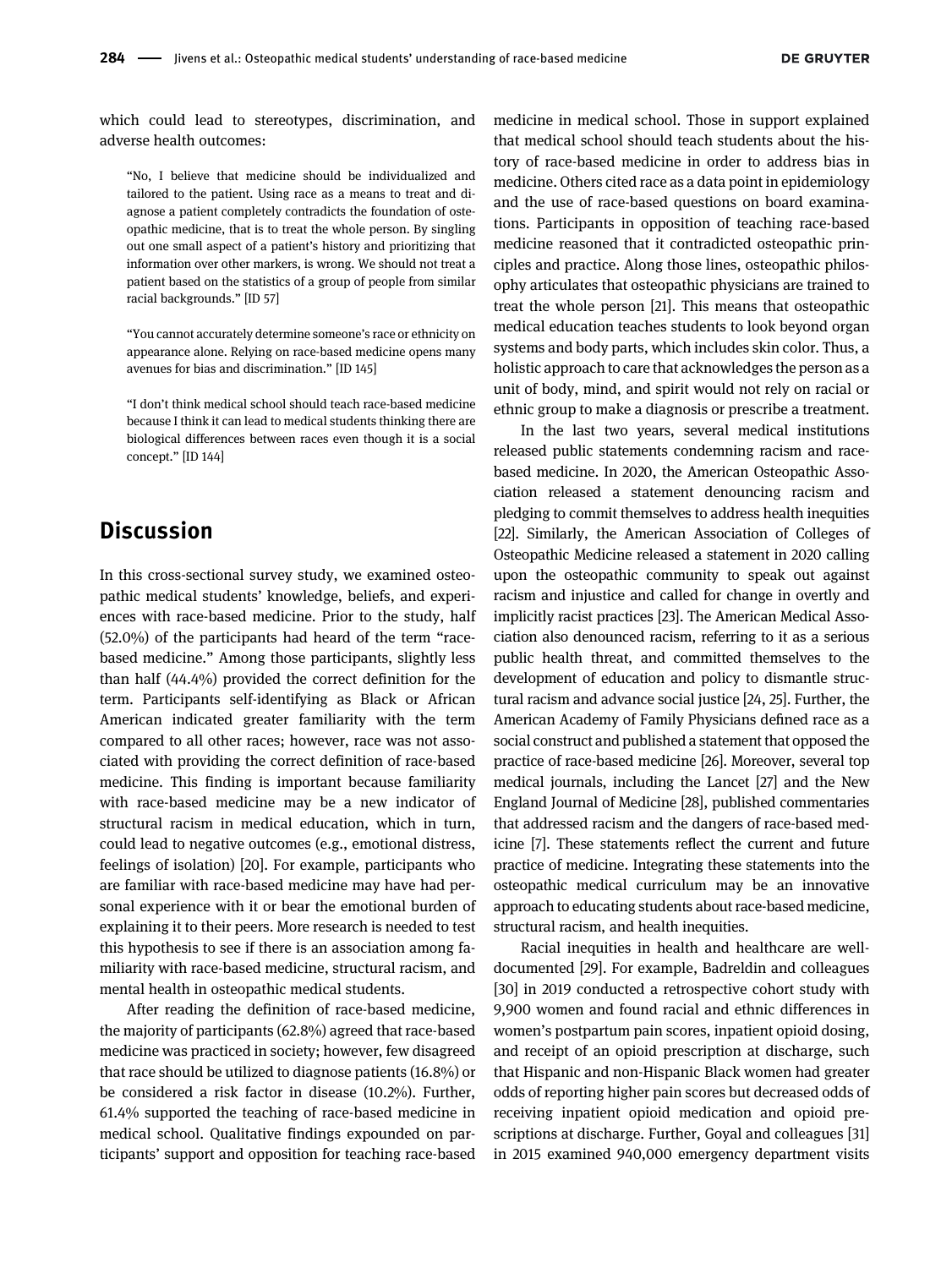from the National Hospital Ambulatory Medical Care Survey and found that only 12.2% of Black pediatric patients with appendicitis received opioids for severe pain as compared to 33.9% of White pediatric patients. Another retrospective cohort study by Tangel and colleagues [[32](#page-10-13)] in 2020 evaluated 6,879,332 women who underwent deliveries and found that Black women were more likely to experience severe maternal morbidity during childbirth compared to White women. In addition, Black women were more likely to receive general anesthesia for cesarean delivery and less likely to receive analgesia for vaginal delivery compared to White women [[32](#page-10-13)]. Racial inequities in medicine affect the health and well-being of people of color. Utilizing evidence-based examples to teach osteopathic medical students about race-based medicine and how it contributes to racial bias and systemic health inequities, may transform the way race is discussed in medical education. Participants in our study supported the teaching of historical examples of race-based medicine in order to learn about individual and structural racial bias. Tsai and colleagues [[11](#page-9-10)] state that discussing race and denouncing race-based medicine are essential to promoting an antiracist educational environment.

This cross-sectional survey study of osteopathic medical students' understanding of race-based medicine was a first step in opening a dialog about race-based medicine in osteopathic medical education. The recommendation to denounce race-based medicine from osteopathic medical education does not dismiss the value of race in epidemiology. Race captures important epidemiological information (e.g., racism, discrimination) that can be utilized to identify populations at increased risk for health inequities [[33\]](#page-10-14). Importantly, students must understand the difference between epidemiological statistics and genetic risk factors. The problem with listing race as a risk factor is that it infers a biological or genetic component to a diagnosis and/or treatment, which diverts attention and resources from the social determinants of health that contribute to racial health inequities [\[7](#page-9-6)]. A 2019 study by Krishnan and colleagues [\[34\]](#page-10-15) demonstrated the problem with listing race as a risk factor in medical cases. Krishnan and colleagues [\[34\]](#page-10-15) reviewed 63 Aquifer virtual teaching cases to examine the presentation of race and culture. They found that the cases did not distinguish race as a genetic risk factor from race as a social construct [\[34\]](#page-10-15). Further, the language utilized in the cases placed value judgments on the patients' characteristics and behaviors, further perpetuating racial and cultural stereotypes [[34](#page-10-15)]. To address these racial and cultural biases, Krishnan and colleagues [\[34](#page-10-15)] developed a structured guide to revise medical cases, with suggested edits, language examples, and evidence for these recommendations.

White-Davis and colleagues [\[35](#page-10-16)] developed an interactive training module to address the historical context of race and unconscious processes that create bias when interacting with people of color. A total of 120 participants completed this interactive training module, and the findings showed changes in participants' knowledge and attitudes toward racism and health inequities and improved confidence in teaching about racism [[35](#page-10-16)]. Both studies recommend that medical educators utilize these teaching resources to address racism and health inequities in the curricula.

### Limitations

The current study had several limitations, including the study sample from one osteopathic medical school with three campuses in a Midwestern state, the lack of a validated questionnaire, participants' self-reported data, and missing data. Data from one osteopathic medical school limits the ability to generalize the findings to other colleges of osteopathic medicine; therefore, the findings do not reflect all osteopathic medical students' knowledge and beliefs of race-based medicine or the profession's understanding of race-based medicine. Further, this study did not collect data from practicing physicians' knowledge, beliefs, and experiences with race-based medicine. Practicing physicians create, implement, and oversee medical school curricula, serve as preceptors for students during rotations, and mentor students throughout their career development. Thus, future research should examine osteopathic physicians' and medical students' understanding of race-based medicine. Data should be collected from multiple colleges of osteopathic medicine representing different geographic regions across the United States in order to reflect the profession.

Next, the response rate (44.0%) was moderate, and therefore the findings are susceptible to response bias and selection bias, such that the participants who volunteered to participate in the study may have differed in some ways from the students who chose not to participate in the study. Thus, our findings, particularly the group comparisons, may not reflect the knowledge, beliefs, and experiences of all osteopathic medical students at this institution. To minimize these biases, we informed participants that their responses were anonymous and could not be linked back to their personal identity. In addition, we emphasized that participation was voluntary and explicitly informed participants that their responses would not affect their academic performance in any way. Participants also selfreported their knowledge, beliefs, and experiences with race-based medicine. Thus, it is possible that students may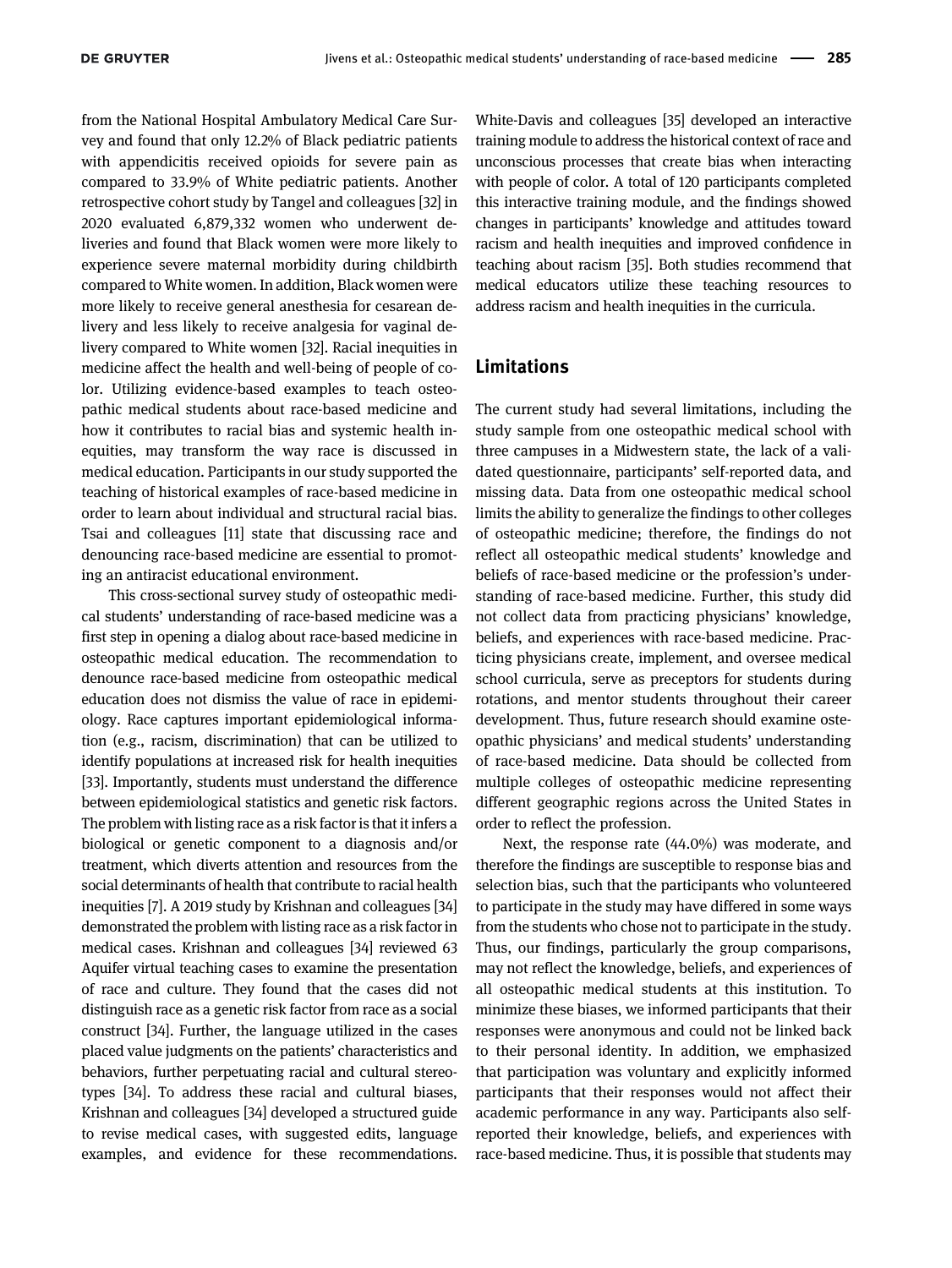not recall previous experiences with race-based medicine in their education. Finally, several of the questions have missing data where participants chose not to respond to certain questions. Missing data reduce statistical power, introduce nonresponse bias, and reduce the representativeness of the sample. Future longitudinal research should assess medical students' knowledge, beliefs, and experiences with race-based medicine at multiple time points throughout the year with a larger, more racially and ethnically diverse sample of osteopathic medical students, from multiple schools in different geographic regions.

### Conclusions

In this cross-sectional survey study, half of the participants were familiar with race-based medicine, and of those, less than half knew the definition of the term. This identifies a gap in knowledge that medical educators may want to address given the numerous public statements released by many medical organizations addressing racism. Importantly, participants in this study expressed a desire to learn more about the historical perspectives of race-based medicine as well as recognized the contradiction between osteopathic philosophy and race-based medicine. Highlighting osteopathic philosophy and its focus on the whole person may be an impactful approach to denouncing race-based medicine in osteopathic medical education.

**Research funding:** The current study was funded by Osteopathic Heritage Foundation Ralph S. Licklider, DO Endowed Professor in Behavioral Diabetes awarded to Dr. Elizabeth A. Beverly.

Author contributions: All authors provided substantial contributions to conception and design, acquisition of data, or analysis and interpretation of data; all authors drafted the article or revised it critically for important intellectual contact; all authors gave final approval of the version of the article to be published; all authors agree to be accountable for all aspects of the work in ensuring that questions related to the accuracy or integrity of any part of the work are appropriately investigated and resolved.

Competing interests: None reported.

Ethical approval: The Ohio University Office of Research Compliance approved the study's protocol (19-E-323) and all recruitment procedures and materials.

Informed consent: All participants provided electronic informed consent via Qualtrics prior to participation in the study.

### References

- <span id="page-9-1"></span>1. Duello TM, Rivedal S, Wickland C, Weller A. Race and genetics versus 'race' in genetics: a systematic review of the use of African ancestry in genetic studies. Evol Med Public Health 2021;9: 232–45.
- <span id="page-9-0"></span>2. Corbie-Smith G, Henderson G, Blumenthal C, Dorrance J, Estroff S. Conceptualizing race in research. J Natl Med Assoc 2008;100: 1235–43.
- <span id="page-9-2"></span>3. Collins FS, Mansoura MK. The Human Genome Project. Revealing the shared inheritance of all humankind. Cancer 2001;91:221–5.
- <span id="page-9-3"></span>4. Suhrcke M, Fahey D, McKee M. Economic aspects of chronic disease and chronic disease management. In: Notle E, McKee M, editors. Caring for people with chronic conditions: a health system perspective. London, UK: Open University Press; 2008: 43–63 pp.
- <span id="page-9-4"></span>5. Churchwell K, Elkind MSV, Benjamin RM, et al. Call to action: structural racism as a fundamental driver of health disparities: a presidential advisory from the American heart association. Circulation 2020;142:e454–68.
- <span id="page-9-5"></span>6. Obermeyer Z, Powers B, Vogeli C, Mullainathan S. Dissecting racial bias in an algorithm used to manage the health of populations. Science 2019;366:447–53.
- <span id="page-9-6"></span>7. Roberts DE. Is race-based medicine good for us? African American approaches to race, biomedicine, and equality. J Law Med Ethics 2008;36:537–45.
- <span id="page-9-7"></span>8. Aidoo M, Terlouw DJ, Kolczak MS, et al. Protective effects of the sickle cell gene against malaria morbidity and mortality. Lancet 2002;359:1311–2.
- <span id="page-9-8"></span>9. Piel FB, Patil AP, Howes RE, et al. Global distribution of the sickle cell gene and geographical confirmation of the malaria hypothesis. Nat Commun 2010;1:104.
- <span id="page-9-9"></span>10. Nieblas-Bedolla E, Christophers B, Nkinsi NT, Schumann PD, Stein E. Changing how race is portrayed in medical education: recommendations from medical students. Acad Med 2020;95: 1802–6.
- <span id="page-9-10"></span>11. Tsai J, Ucik L, Baldwin N, Hasslinger C, George P. Race matters? Examining and rethinking race portrayal in preclinical medical education. Acad Med 2016;91:916–20.
- <span id="page-9-11"></span>12. Amutah C, Greenidge K, Mante A, et al. Misrepresenting race - the role of medical schools in propagating physician bias. N Engl J Med 2021;384:872–8.
- <span id="page-9-12"></span>13. Racial and ethnic categories and definitions for NIH diversity programs and for other reporting purposes. National Institutes of Health. [https://grants.nih.gov/grants/guide/notice-](https://grants.nih.gov/grants/guide/notice-files/NOT-OD-15-089.html)files/ [NOT-OD-15-089.html](https://grants.nih.gov/grants/guide/notice-files/NOT-OD-15-089.html) [Accessed 18 Feb 2021].
- <span id="page-9-13"></span>14. Osteopathic medical profession report. American Osteopathic Association. American Osteopathic Association. [https://](https://osteopathic.org/wp-content/uploads/OMP2019-Report_Web_FINAL.pdf) [osteopathic.org/wp-content/uploads/OMP2019-Report\\_Web\\_](https://osteopathic.org/wp-content/uploads/OMP2019-Report_Web_FINAL.pdf) [FINAL.pdf](https://osteopathic.org/wp-content/uploads/OMP2019-Report_Web_FINAL.pdf) [Accessed 9 Feb 2021].
- <span id="page-9-14"></span>15. Braun V, Clarke V. Using thematic analysis in psychology. Qual Res Psychol 2006;3:77–101.
- <span id="page-9-15"></span>16. Aronson J. A pragmatic view of thematic analysis. Qual Rep 1995;  $2.1 - 3$
- <span id="page-9-16"></span>17. Neuendorf KA. The content analysis guidebook. Thousands Oaks, CA: Sage Publications; 2002.
- <span id="page-9-17"></span>18. Cohen J. Weighted kappa: nominal scale agreement with provision for scaled disagreement or partial credit. Psychol Bull 1968;70:213–20.